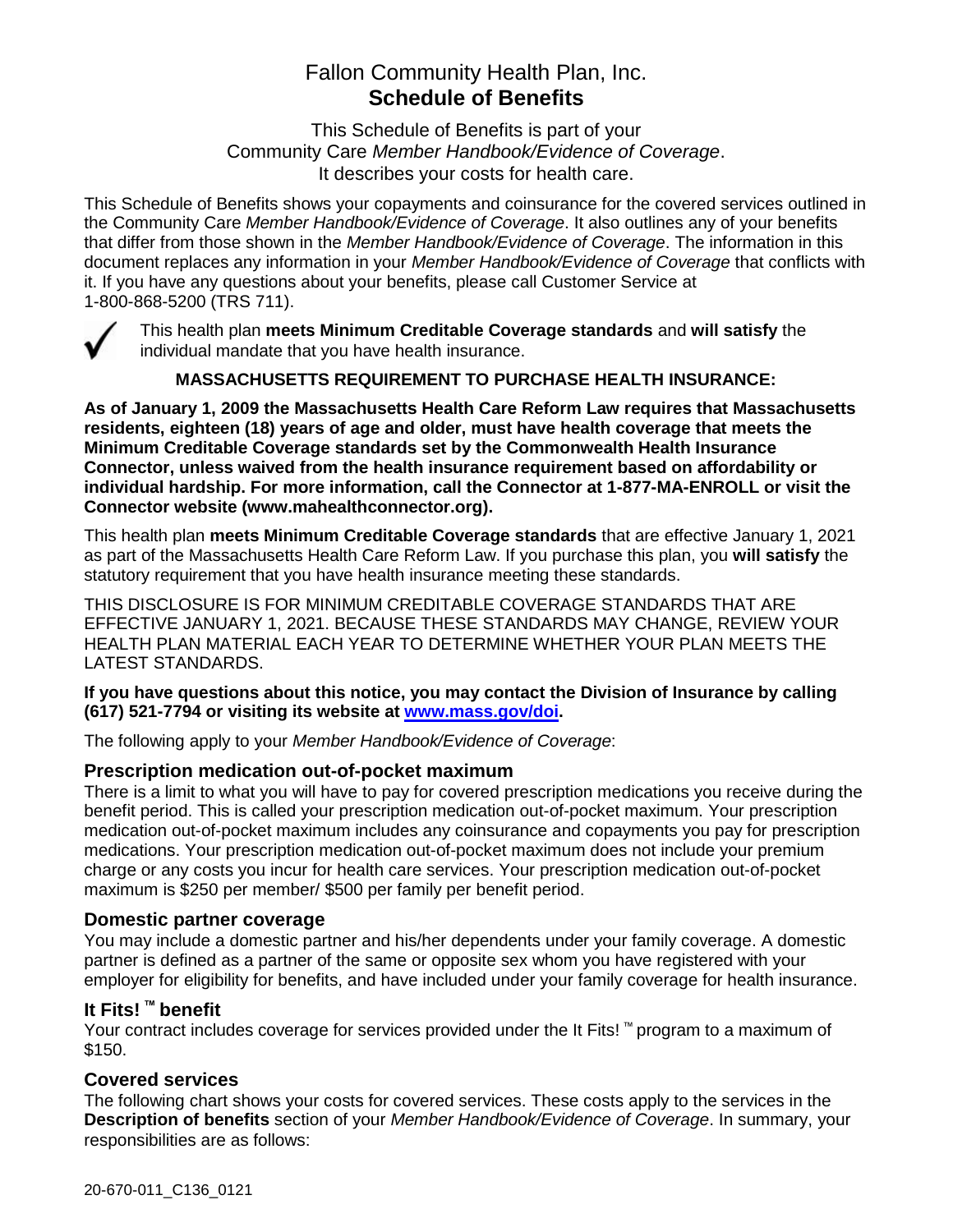|    | <b>Covered services</b>                                                                                                                                                                                                                                                                                                                     | <b>Benefits</b>                                                                                                                           |
|----|---------------------------------------------------------------------------------------------------------------------------------------------------------------------------------------------------------------------------------------------------------------------------------------------------------------------------------------------|-------------------------------------------------------------------------------------------------------------------------------------------|
|    | <b>Ambulance services</b><br>1. Ambulance transportation for an emergency                                                                                                                                                                                                                                                                   | Covered in full                                                                                                                           |
|    | 2. Ambulance transportation for non-emergency situations, when                                                                                                                                                                                                                                                                              | Covered in full                                                                                                                           |
|    | medically necessary                                                                                                                                                                                                                                                                                                                         |                                                                                                                                           |
|    | <b>Autism services</b>                                                                                                                                                                                                                                                                                                                      |                                                                                                                                           |
|    | Prior authorization required<br>1. Habilitative and rehabilitative care                                                                                                                                                                                                                                                                     | Covered in full                                                                                                                           |
|    | 2. Applied behavior analysis when supervised by a board certified<br>behavioral analyst                                                                                                                                                                                                                                                     | Covered in full                                                                                                                           |
|    | 3. Therapeutic care, services including speech, physical and<br>occupational therapy                                                                                                                                                                                                                                                        | Covered in full                                                                                                                           |
|    | Durable medical equipment and prosthetic/orthotic devices                                                                                                                                                                                                                                                                                   |                                                                                                                                           |
|    | Referral and prior authorization required for most services<br>1. The purchase or rental of durable medical equipment and prosthetic/<br>orthotic devices (including the fitting, preparing, repairing and<br>modifying of the appliance)                                                                                                   | Covered in full                                                                                                                           |
|    | 2. Scalp hair prosthesis (wigs) for individuals who have suffered hair<br>loss as a result of the treatment of any form of cancer or leukemia.<br>Coverage is provided for one scalp hair prosthetic (wig) per member<br>per benefit period when the prosthesis is determined to be medically<br>necessary by a plan physician and the plan | Covered in full                                                                                                                           |
|    | 3. Breast prosthesis that is medically necessary after a covered<br>reconstructive surgery following a mastectomy                                                                                                                                                                                                                           | Covered in full                                                                                                                           |
|    | 4. Prosthetic limbs which replace, in whole or in part, an arm or leg                                                                                                                                                                                                                                                                       | Covered in full                                                                                                                           |
| 5. | Insulin pump and insulin pump supplies                                                                                                                                                                                                                                                                                                      | Covered in full                                                                                                                           |
| 6. | <b>Breast pumps</b>                                                                                                                                                                                                                                                                                                                         | Covered in full                                                                                                                           |
|    | 7. Up to \$2,000 per ear for hearing aid device only, every 36 months<br>(must be 21 years of age or younger)<br>Related services and supplies for hearing aids (not subject to the<br>\$2,000 limit)                                                                                                                                       | Covered in full                                                                                                                           |
|    | 8. Medical and surgical supplies                                                                                                                                                                                                                                                                                                            | Covered in full                                                                                                                           |
| 1. | <b>Emergency and urgent care</b><br>Emergency room visits                                                                                                                                                                                                                                                                                   | Covered in full                                                                                                                           |
| 2. | Emergency room visits when you are admitted to an observation room                                                                                                                                                                                                                                                                          | Covered in full                                                                                                                           |
| 3. | Urgent care visits in a doctor's office or at an urgent care facility                                                                                                                                                                                                                                                                       | Covered in full                                                                                                                           |
| 4. | Emergency prescription medication provided out of the Community<br>Care service area as part of an approved emergency treatment                                                                                                                                                                                                             | Tier 1: \$1.00 copayment<br>Tier 2: \$3.65 copayment<br>Tier 3: \$3.65 copayment<br>Tier 4: \$3.65 copayment<br>for up to a 14-day supply |
| 5. | Telemedicine visits with physicians through Teladoc. Visits are<br>performed by phone, video, or mobile app.                                                                                                                                                                                                                                | Covered in full                                                                                                                           |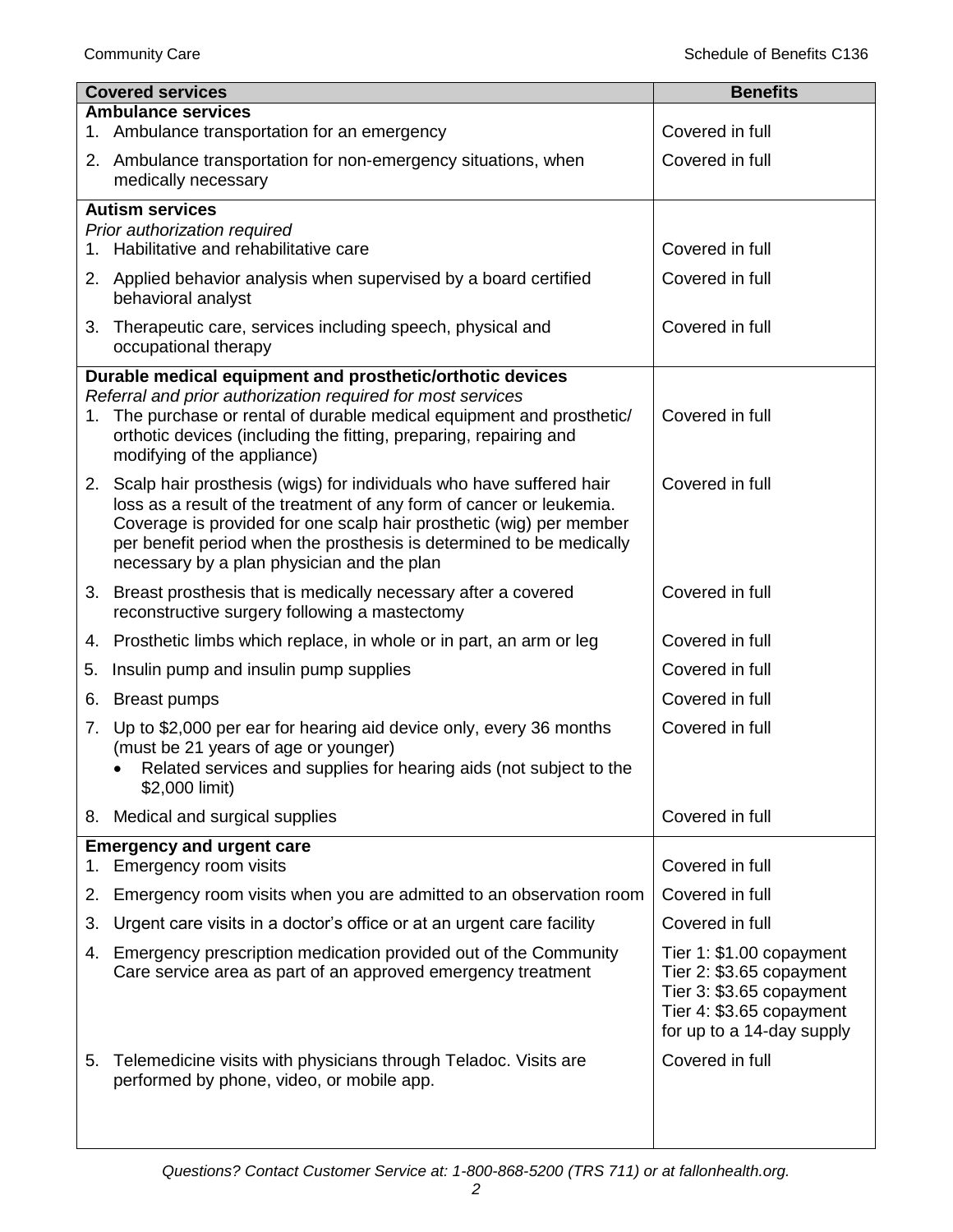| <b>Covered services</b>                                                                                                                                                                                                                                                                                                                                                                                           | <b>Benefits</b> |
|-------------------------------------------------------------------------------------------------------------------------------------------------------------------------------------------------------------------------------------------------------------------------------------------------------------------------------------------------------------------------------------------------------------------|-----------------|
| <b>Enteral formulas and low protein foods</b><br>Referral and prior authorization required for enteral formulas<br>1. Enteral formulas, upon a physician's written order, for home use in the<br>treatment of malabsorption caused by Crohn's disease, ulcerative<br>colitis, gastroesophageal reflux, gastrointestinal motility, chronic<br>intestinal pseudo-obstruction, and inherited diseases of amino acids | Covered in full |
| and organic acids<br>2. Food products that have been modified to be low in protein for<br>individuals with inherited diseases of amino acids and organic acids.<br>You may be required to purchase these products over the counter<br>and submit claims to the plan for reimbursement.                                                                                                                            | Covered in full |
| Home health care services<br>Prior authorization required<br>1. Part-time or intermittent skilled nursing care and physical therapy<br>provided in your home by a home health agency                                                                                                                                                                                                                              | Covered in full |
| 2. Additional services and supplies that are determined to be a medically<br>necessary component of skilled nursing care and physical therapy                                                                                                                                                                                                                                                                     | Covered in full |
| 3. Home dialysis services and non-durable medical supplies                                                                                                                                                                                                                                                                                                                                                        | Covered in full |
| <b>Hospice care services</b><br>Referral and prior authorization required                                                                                                                                                                                                                                                                                                                                         | Covered in full |
| <b>Hospital inpatient services</b><br>Referral and prior authorization required<br>1. Inpatient hospital services including room and board in a semiprivate<br>room and the services and supplies that would ordinarily be furnished<br>to you while you are an inpatient                                                                                                                                         | Covered in full |
| Infertility/assisted reproductive technology (art) services*<br>Referral and prior authorization required (unless provided by a Reliant<br>Medical Group specialist and you have a Reliant Medical Group PCP)<br>Office visits for the consultation, evaluation and diagnosis of fertility<br>1.                                                                                                                  | Covered in full |
| 2. Diagnostic laboratory services                                                                                                                                                                                                                                                                                                                                                                                 | Covered in full |
| 3.<br>Diagnostic X-ray services                                                                                                                                                                                                                                                                                                                                                                                   | Covered in full |
| Artificial insemination, such as intrauterine insemination (IUI)<br>4.                                                                                                                                                                                                                                                                                                                                            | Covered in full |
| Assisted reproductive technologies*<br>5.                                                                                                                                                                                                                                                                                                                                                                         | Covered in full |
| 6. Sperm, egg, and/or inseminated egg procurement, assisted hatching,<br>cryopreservation, processing and banking for plan members in active<br>infertility treatment, to the extent that such costs are not covered by<br>the donor's insurer                                                                                                                                                                    | Covered in full |
| * See the Description of benefits section of your Member<br>Handbook/Evidence of Coverage for a list of covered infertility/ART<br>services.                                                                                                                                                                                                                                                                      |                 |
|                                                                                                                                                                                                                                                                                                                                                                                                                   |                 |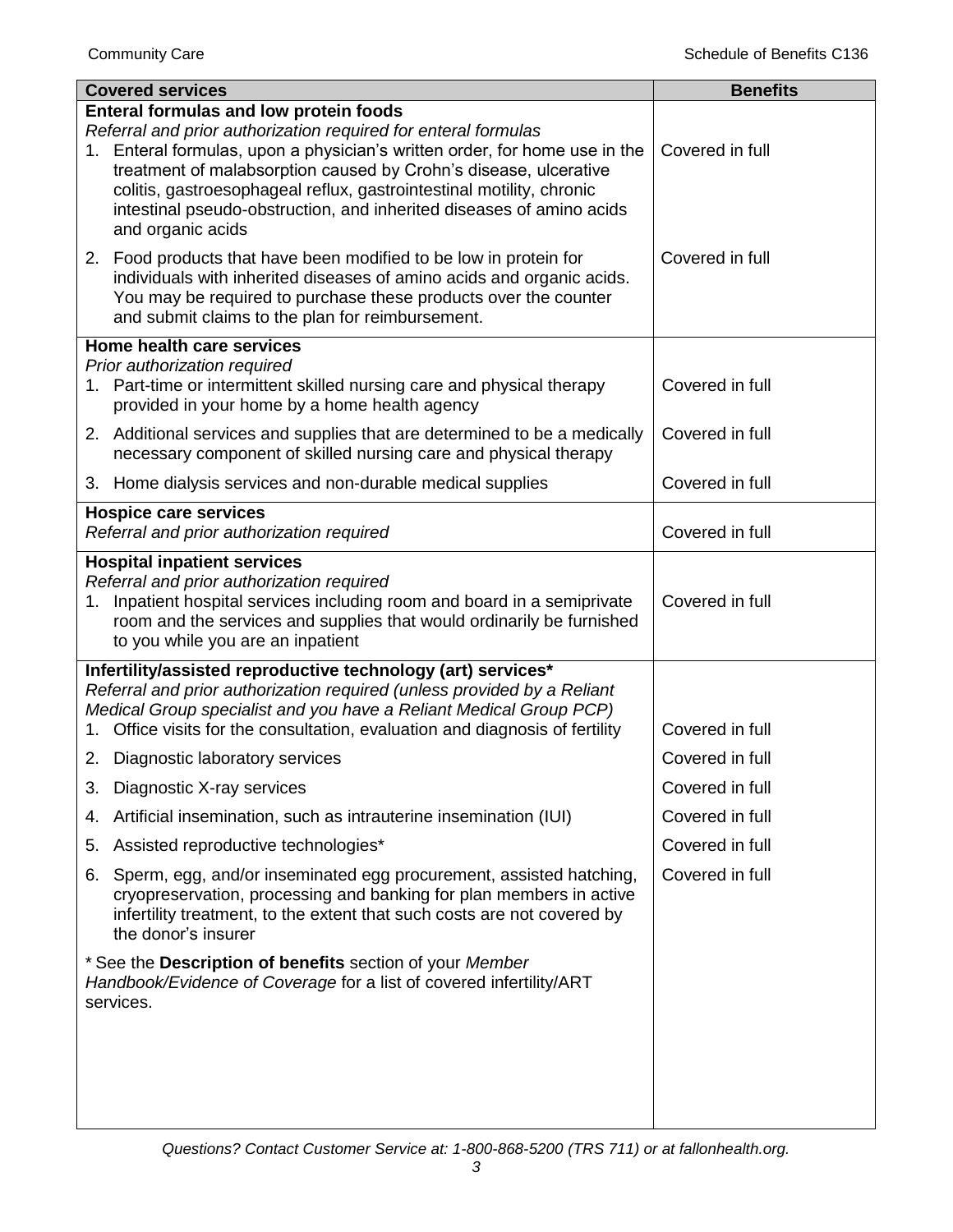| <b>Covered services</b> |                                                                                                                                                                                                                                                                                                                                                                                                                                                                                                                                                                                                                                                                                                                                                                                                                                                                                                                                                                                                                                                                                                                                           | <b>Benefits</b>                                 |
|-------------------------|-------------------------------------------------------------------------------------------------------------------------------------------------------------------------------------------------------------------------------------------------------------------------------------------------------------------------------------------------------------------------------------------------------------------------------------------------------------------------------------------------------------------------------------------------------------------------------------------------------------------------------------------------------------------------------------------------------------------------------------------------------------------------------------------------------------------------------------------------------------------------------------------------------------------------------------------------------------------------------------------------------------------------------------------------------------------------------------------------------------------------------------------|-------------------------------------------------|
|                         | <b>Maternity services</b>                                                                                                                                                                                                                                                                                                                                                                                                                                                                                                                                                                                                                                                                                                                                                                                                                                                                                                                                                                                                                                                                                                                 |                                                 |
| 1.                      | Obstetrical services including prenatal, childbirth, postnatal and<br>postpartum care                                                                                                                                                                                                                                                                                                                                                                                                                                                                                                                                                                                                                                                                                                                                                                                                                                                                                                                                                                                                                                                     | Prenatal: Covered in full<br>(first visit only) |
|                         |                                                                                                                                                                                                                                                                                                                                                                                                                                                                                                                                                                                                                                                                                                                                                                                                                                                                                                                                                                                                                                                                                                                                           | Postnatal: Covered in full                      |
| 2.                      | Inpatient maternity and newborn child care for a minimum of 48 hours of<br>care following a vaginal delivery, or 96 hours of care following a<br>Caesarean section delivery, including the charges for the following<br>services when provided during an inpatient maternity admission:<br>childbirth, nursery charges, circumcision, routine examination, hearing<br>screening and medically necessary treatments of congenital defects,<br>birth abnormalities or premature birth. The covered length of stay may be<br>reduced if the mother and the attending physician agree upon an earlier<br>discharge. If you or your newborn are discharged earlier, you are<br>covered for home visits, parent education, assistance and training in<br>breast or bottle feeding and the performance of any necessary and<br>appropriate clinical tests; provided, however that the first home visit shall<br>be conducted by a registered nurse, physician or certified nurse midwife;<br>and provided further, that any subsequent home visit determined to be<br>clinically necessary shall be provided by a licensed health care provider. | Covered in full                                 |
| or siblings class))     | (Fallon Health members are eligible for childbirth classes (refresher class                                                                                                                                                                                                                                                                                                                                                                                                                                                                                                                                                                                                                                                                                                                                                                                                                                                                                                                                                                                                                                                               | Covered in full through<br>member reimbursement |
|                         |                                                                                                                                                                                                                                                                                                                                                                                                                                                                                                                                                                                                                                                                                                                                                                                                                                                                                                                                                                                                                                                                                                                                           |                                                 |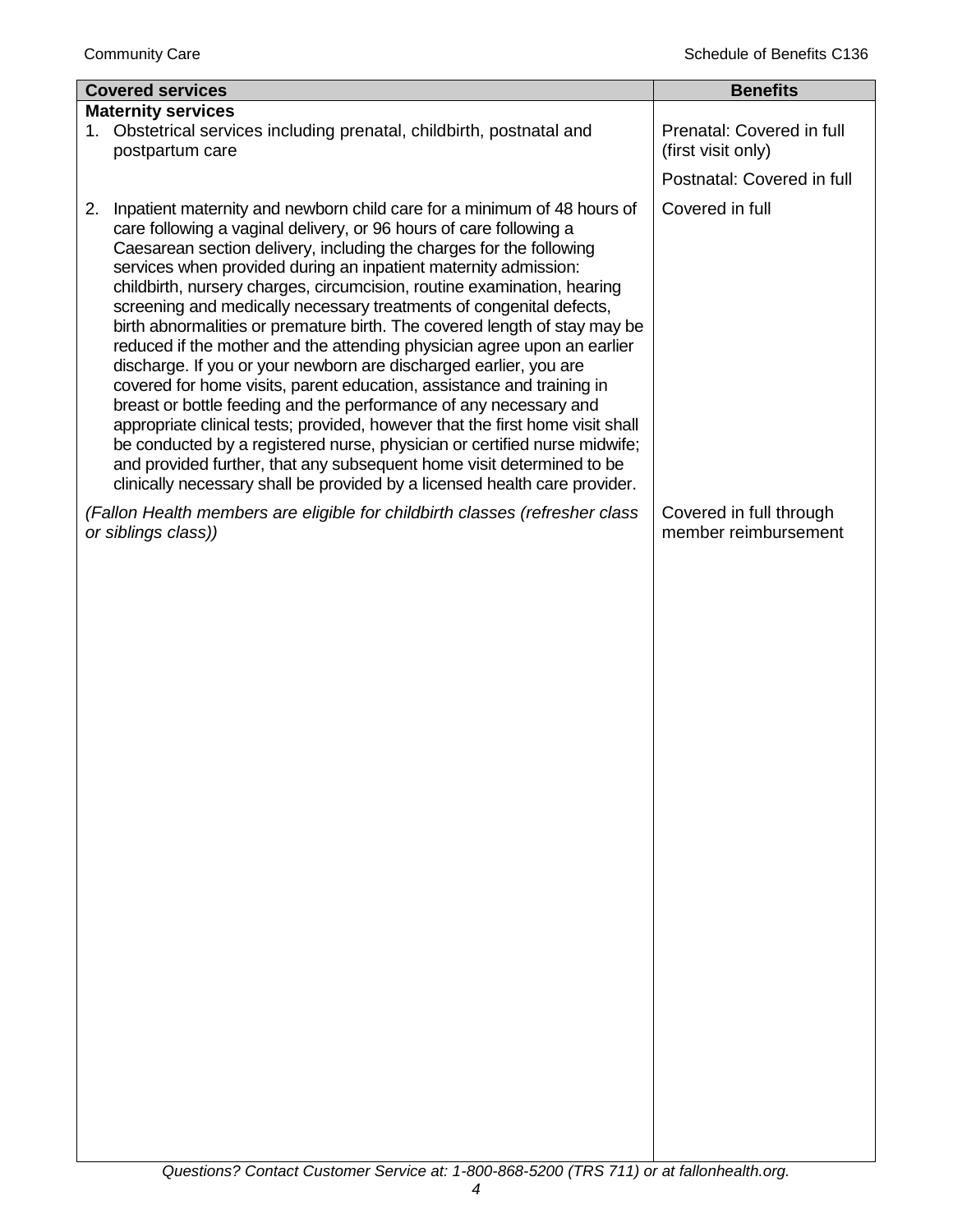|    | <b>Covered services</b>                                                                                                                                                                                                                                                                                                                                                                 | <b>Benefits</b> |
|----|-----------------------------------------------------------------------------------------------------------------------------------------------------------------------------------------------------------------------------------------------------------------------------------------------------------------------------------------------------------------------------------------|-----------------|
|    | Mental health and substance use services                                                                                                                                                                                                                                                                                                                                                |                 |
|    | <b>Inpatient services</b>                                                                                                                                                                                                                                                                                                                                                               |                 |
| 1. | Prior authorization required<br>Inpatient hospital care for as many days as your condition requires,<br>including room and board and the services and supplies that would<br>ordinarily be furnished to you while you are an inpatient. These<br>include, but are not limited to, individual, family and group therapy,<br>pharmacological therapy, and diagnostic laboratory services. | Covered in full |
|    | Note: Prior authorization will not be required for behavioral health<br>inpatient admission immediately following an emergency room visit.                                                                                                                                                                                                                                              |                 |
|    | <b>Intermediate services</b>                                                                                                                                                                                                                                                                                                                                                            |                 |
|    | Prior authorization required                                                                                                                                                                                                                                                                                                                                                            |                 |
|    | Intermediate services include but are not limited to:<br>1. Acute and other residential treatment: Mental health services provided<br>in a 24-hour setting therapeutic environments.                                                                                                                                                                                                    | Covered in full |
|    | 2. Clinically managed detoxification services: 24 hour, 7 days a week,<br>clinically managed de-tox services in a licensed non-hospital setting<br>that include 24 hour per day supervision                                                                                                                                                                                             | Covered in full |
|    | 3. Partial Hospitalization: Short-term day/evening mental health<br>programming available 5 to 7 days per week.                                                                                                                                                                                                                                                                         | Covered in full |
|    | 4. Intensive outpatient programs: Multimodal, inter-disciplinary,<br>structured behavioral health treatment provided 2-3 hours per day,<br>multiple days per week.                                                                                                                                                                                                                      | Covered in full |
|    | 5. Day treatment: Program encompasses some portion of the day or<br>week rather than a weekly visit                                                                                                                                                                                                                                                                                     | Covered in full |
|    | 6. Crisis Stabilization: Short-term psychiatric treatment in a structured,<br>community based therapeutic environments.                                                                                                                                                                                                                                                                 | Covered in full |
|    | 7. In-home therapy services                                                                                                                                                                                                                                                                                                                                                             | Covered in full |
|    | Intermediate services for children and adolescents under the age of 19<br>1. Community-based acute treatment                                                                                                                                                                                                                                                                            | Covered in full |
| 2. | Intensive community-based treatment                                                                                                                                                                                                                                                                                                                                                     | Covered in full |
| 3. | <b>Intensive Care Coordination</b>                                                                                                                                                                                                                                                                                                                                                      | Covered in full |
| 4. | Family Stabilization Team (also referred to as In-Home Therapy)                                                                                                                                                                                                                                                                                                                         | Covered in full |
| 5. | In-home Behavioral Services                                                                                                                                                                                                                                                                                                                                                             | Covered in full |
| 6. | Mobile Crisis Intervention (services available up to seven days).<br>Prior authorization not required.                                                                                                                                                                                                                                                                                  | Covered in full |
|    | 7. Family support and training                                                                                                                                                                                                                                                                                                                                                          | Covered in full |
| 8. | Therapeutic mentoring services                                                                                                                                                                                                                                                                                                                                                          | Covered in full |
|    | <b>Outpatient services</b>                                                                                                                                                                                                                                                                                                                                                              |                 |
| 1. | Outpatient office visits, including individual, group or family therapy.                                                                                                                                                                                                                                                                                                                | Covered in full |
|    | 2. Psychopharmacological services, such as visits with a physician to<br>review, monitor and adjust the levels of prescription medication to<br>treat a mental condition. Prior authorization required.                                                                                                                                                                                 | Covered in full |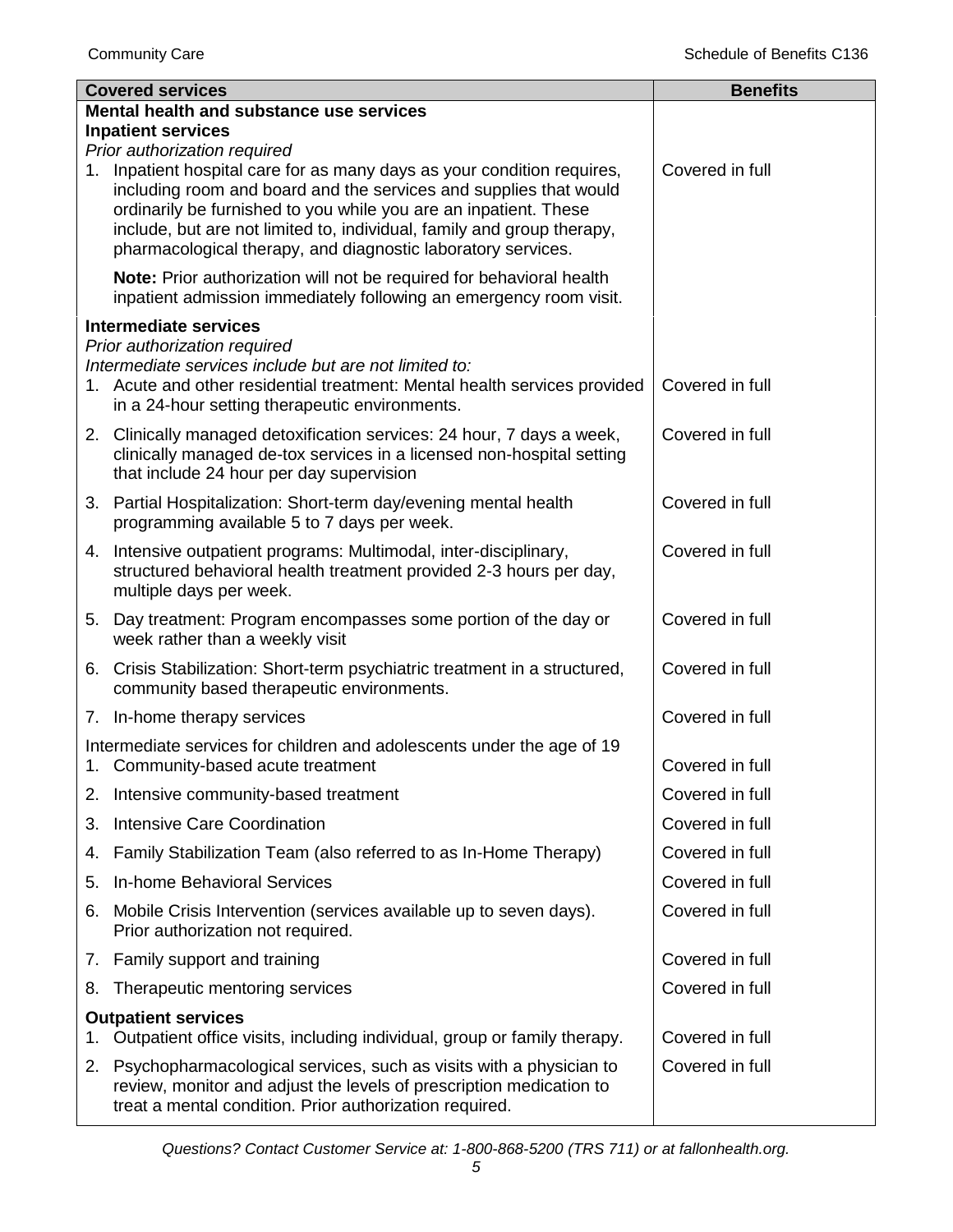|    | <b>Covered services</b>                                                                                                                                                                                                                                                                                                                                                                    | <b>Benefits</b>                                                |
|----|--------------------------------------------------------------------------------------------------------------------------------------------------------------------------------------------------------------------------------------------------------------------------------------------------------------------------------------------------------------------------------------------|----------------------------------------------------------------|
|    | Mental health and substance use services, continued                                                                                                                                                                                                                                                                                                                                        |                                                                |
|    | 3. Neuropsychological assessment services when medically necessary.<br>Prior authorization required.                                                                                                                                                                                                                                                                                       | Covered in full                                                |
|    | Note: Effective for plan years beginning on or after October 1, 2015,<br>Massachusetts state law (Chapter 258 of the Acts of 2014) restricts the<br>circumstances in which insurers may require prior authorization for<br>substance use services. We will not require prior authorization for<br>substance use services in any circumstances where this is not allowed by<br>Chapter 258. |                                                                |
|    | Office visits and outpatient services                                                                                                                                                                                                                                                                                                                                                      |                                                                |
|    | 1. Office visits, to diagnose or treat an illness or an injury<br>Telehealth visits done via a secure, real time Telemedicine<br>platform which is inclusive of both an audio and visual<br>component.                                                                                                                                                                                     | Covered in full                                                |
|    | 2. A second opinion, upon your request, with another plan provider                                                                                                                                                                                                                                                                                                                         | Covered in full                                                |
|    | 3. Certain drugs covered under medical benefits, and that are ordered,<br>supplied and administered by a plan provider                                                                                                                                                                                                                                                                     | Covered in full                                                |
|    | 4. Allergy injections                                                                                                                                                                                                                                                                                                                                                                      | Covered in full                                                |
| 5. | Radiation therapy and Chemotherapy                                                                                                                                                                                                                                                                                                                                                         | Covered in full                                                |
| 6. | Respiratory therapy                                                                                                                                                                                                                                                                                                                                                                        | Covered in full                                                |
| 7. | Hormone replacement services in the doctor's office for<br>perimenopausal or postmenopausal women                                                                                                                                                                                                                                                                                          | Covered in full                                                |
|    | 8. Diagnostic lab services ordered by a plan provider, in relation to a<br>covered office visit                                                                                                                                                                                                                                                                                            | Covered in full                                                |
|    | 9. Diagnostic X-ray services ordered by a plan provider, in relation to a<br>covered office visit                                                                                                                                                                                                                                                                                          | Covered in full                                                |
|    | 10. Other diagnostic services including but not limited to, EKG,<br>endoscopy, colonoscopy and ultrasound                                                                                                                                                                                                                                                                                  | Covered in full                                                |
|    | 11. High-tech imaging services, including but not limited to, MRI/MRA,<br>CT/CTA, PET scans and nuclear cardiology imaging. (Prior<br>authorization required.)                                                                                                                                                                                                                             | Covered in full                                                |
|    | 12. Chiropractic services for acute musculoskeletal conditions. The<br>condition must be new or an acute exacerbation of a previous<br>condition. Chiropractic services will be covered as medically<br>necessary.                                                                                                                                                                         | Covered in full                                                |
|    | Outpatient lab tests and x-rays<br>$\bullet$                                                                                                                                                                                                                                                                                                                                               | See Diagnostic lab, x-ray<br>and high-tech imaging<br>services |
|    | 13. Outpatient renal dialysis at a plan-designated center or continuous<br>ambulatory peritoneal dialysis                                                                                                                                                                                                                                                                                  | Covered in full                                                |
|    | 14. Diabetes outpatient self-management training and education,<br>including medical nutrition therapy, provided by a certified diabetes<br>health care provider                                                                                                                                                                                                                           | Covered in full                                                |
|    | 15. Laboratory tests necessary for the diagnosis or treatment of diabetes,<br>including glycosylated hemoglobin, or HbAlc, tests, and<br>urinary/protein/microalbumin and lipid profiles                                                                                                                                                                                                   | Covered in full                                                |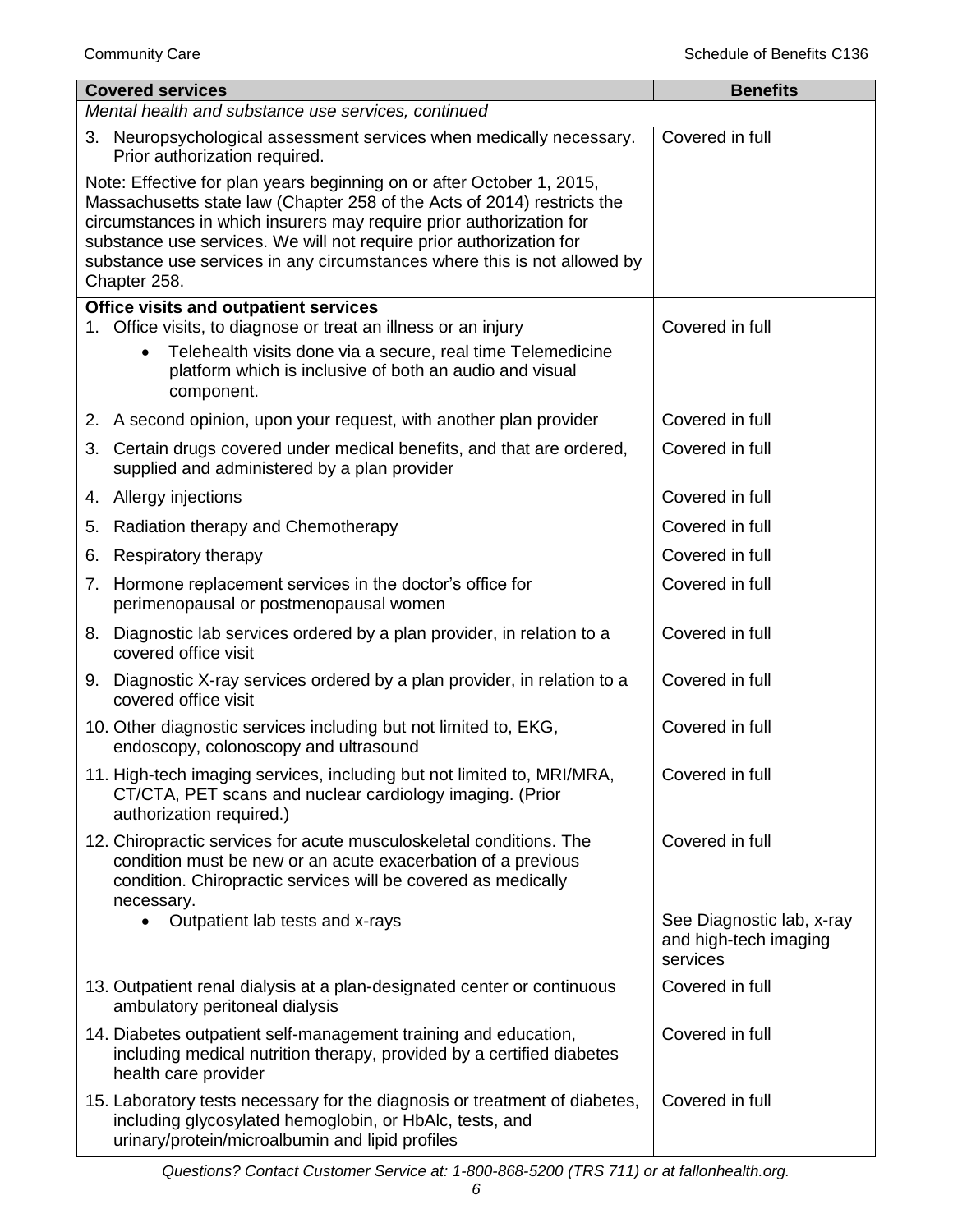|    | <b>Covered services</b>                                                                                                                                                                                                                                                                                                                            | <b>Benefits</b>                                   |
|----|----------------------------------------------------------------------------------------------------------------------------------------------------------------------------------------------------------------------------------------------------------------------------------------------------------------------------------------------------|---------------------------------------------------|
|    | Office visits and outpatient services, continued                                                                                                                                                                                                                                                                                                   |                                                   |
|    | 16. Medical social services provided to assist you in adjustment to your or<br>your family member's illness. This includes assessment, counseling,<br>consultation and assistance in accessing community resources.                                                                                                                                | Covered in full                                   |
|    | 17. Outpatient surgery, anesthesia and the medically necessary<br>preoperative and postoperative care related to the surgery                                                                                                                                                                                                                       | Covered in full                                   |
|    | 18. Podiatry care                                                                                                                                                                                                                                                                                                                                  |                                                   |
|    | Outpatient lab tests and x-rays                                                                                                                                                                                                                                                                                                                    | See Diagnostic lab, x-ray<br>and imaging services |
|    | Outpatient surgical services                                                                                                                                                                                                                                                                                                                       | See Outpatient surgery                            |
|    | Outpatient medical care<br>٠                                                                                                                                                                                                                                                                                                                       | See Office visits                                 |
|    | Oral surgery and related services<br>Referral and prior authorization required (except for extraction of<br>impacted teeth or lingual frenectomy)<br>1. Removal or exposure of impacted teeth, including both hard and soft                                                                                                                        | Covered in full                                   |
|    | tissue impactions, or an evaluation for this procedure                                                                                                                                                                                                                                                                                             |                                                   |
|    | 2. Surgical treatments of cysts, affecting the teeth or gums, that must be<br>rendered by a plan oral surgeon                                                                                                                                                                                                                                      | Covered in full                                   |
|    | 3. Treatment of fractures of the jaw bone (mandible) or any facial bone                                                                                                                                                                                                                                                                            | Covered in full                                   |
|    | 4. Evaluation and surgery for the treatment of temporomandibular joint<br>disorder when a medical condition is diagnosed, or for surgery related<br>to the jaw or any structure connected to the jaw                                                                                                                                               | Covered in full                                   |
|    | 5. Extraction of teeth in preparation for radiation treatment of the head or<br>neck                                                                                                                                                                                                                                                               | Covered in full                                   |
|    | 6. Surgical treatment related to cancer                                                                                                                                                                                                                                                                                                            | Covered in full                                   |
| 7. | Emergency medical care, such as, to relieve pain and stop bleeding<br>as a result of accidental injury to sound natural teeth or tissues, when<br>provided as soon as medically possible after the injury. This does not<br>include restorative or other dental services. No referral or<br>authorization is required. Go to the closest provider. | Covered in full                                   |
|    | Note: See Office visits and outpatient services for diagnostic lab and<br>X-ray services.                                                                                                                                                                                                                                                          |                                                   |
|    | <b>Organ transplants</b>                                                                                                                                                                                                                                                                                                                           |                                                   |
|    | Referral and prior authorization required<br>1. Office visits related to the transplant                                                                                                                                                                                                                                                            | Covered in full                                   |
|    | 2. Inpatient hospital services, including room and board in a semiprivate<br>room and the services and supplies that would ordinarily be furnished<br>to you while you are an inpatient                                                                                                                                                            | Covered in full                                   |
|    | 3. Human leukocyte antigen (HLA) or histocompatability locus antigen<br>testing for A, B or DR antigens, or any combination thereof, necessary<br>to establish bone marrow transplant donor suitability of a member                                                                                                                                | Covered in full                                   |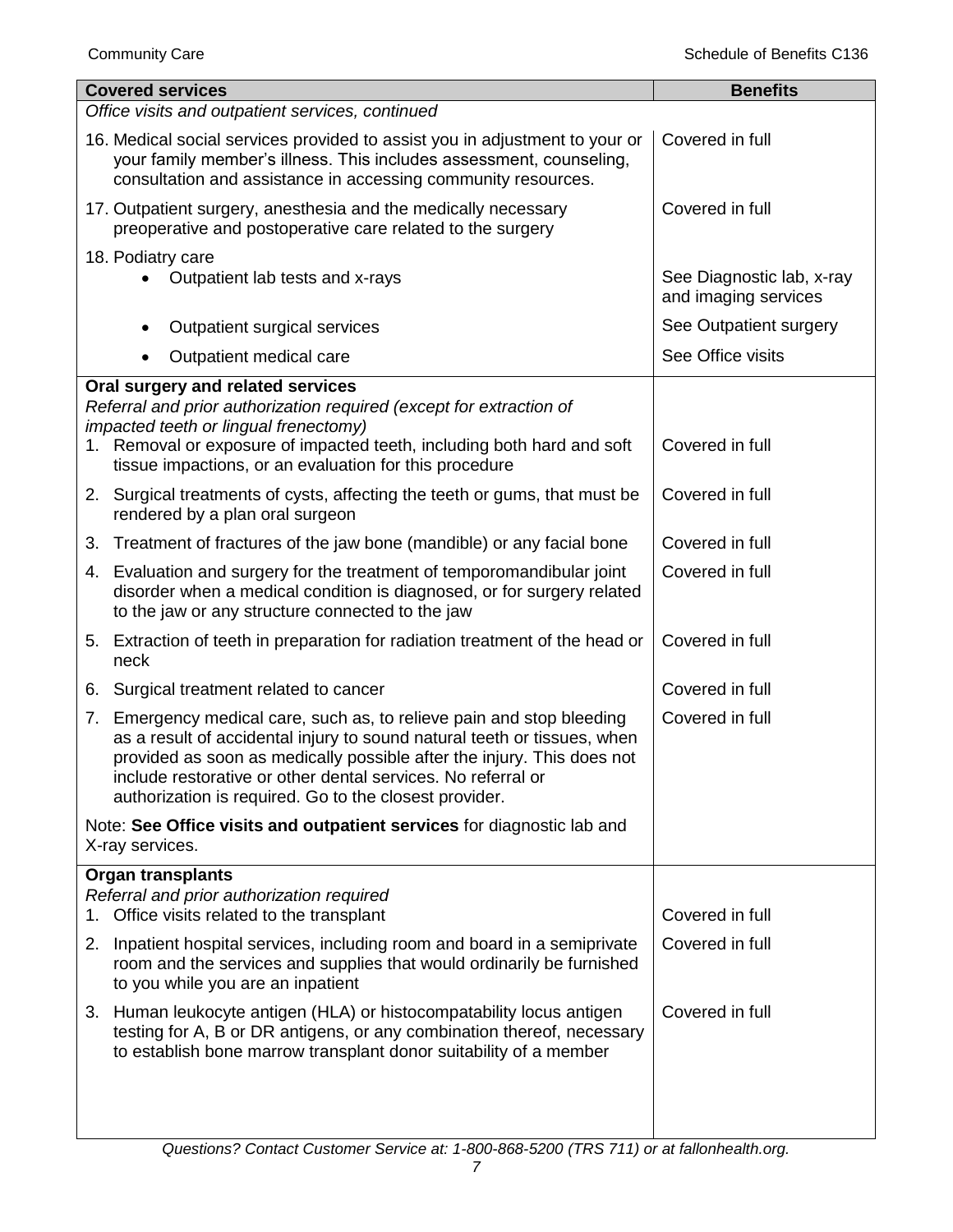| <b>Covered services</b>                                                                                                       | <b>Benefits</b>                                       |
|-------------------------------------------------------------------------------------------------------------------------------|-------------------------------------------------------|
| <b>Pediatric dental services</b>                                                                                              | See Addendum: Pediatric                               |
| (for members under the age of 19)                                                                                             | <b>Dental Services</b>                                |
| <b>Pediatric vision services</b>                                                                                              | See Addendum: Pediatric                               |
| (for members under the age of 19)                                                                                             | <b>Vision Services</b>                                |
| <b>Prescription drugs</b>                                                                                                     |                                                       |
| Covered prescription items:                                                                                                   |                                                       |
| • Prescription medication                                                                                                     | Network pharmacy:                                     |
| • Prescription contraceptive drugs and devices*                                                                               | Tier 1: \$1.00 copayment                              |
| • Hormone replacement therapy for peri- and post-menopausal                                                                   | Tier 2: \$3.65 copayment                              |
| women                                                                                                                         | Tier 3: \$3.65 copayment                              |
| • Injectable agents (self-administered**)                                                                                     | Tier 4: \$3.65 copayment                              |
| • Insulin                                                                                                                     | for up to a 30-day supply                             |
| · Syringes (including insulin syringes) or needles when medically                                                             |                                                       |
| necessary                                                                                                                     | Mail-order pharmacy:                                  |
| . Supplies for the treatment of diabetes, as required by state law,                                                           | Tier 1: \$2.00 copayment                              |
| including:                                                                                                                    | Tier 2: \$7.30 copayment                              |
| blood glucose monitoring strips                                                                                               | Tier 3: \$7.30 copayment                              |
| urine glucose strips                                                                                                          | Tier 4: \$7.30 copayment<br>for up to a 90-day supply |
| lancets                                                                                                                       |                                                       |
| ketone strips                                                                                                                 |                                                       |
| · Special medical formulas to treat certain metabolic disorders                                                               |                                                       |
| required by state law (prior authorization required).                                                                         |                                                       |
| *Generic prescription contraceptive drugs and devices are covered in full.                                                    |                                                       |
| Brand name prescription contraceptive drugs and devices with no generic                                                       |                                                       |
| equivalent are covered in full (prior authorization required).                                                                |                                                       |
| ** Injectables administered in the doctor's office or under other                                                             |                                                       |
| professional supervision are covered as a medical benefit.                                                                    |                                                       |
| Orally administered anticancer medications used to kill or slow the growth                                                    | Covered in full                                       |
| of cancerous cells                                                                                                            |                                                       |
| Certain medications cannot be limited to a 30-day supply due to                                                               |                                                       |
| manufacturer packaging, for example, a prefilled syringe. In these cases,                                                     |                                                       |
| you will be charged the applicable copay/coinsurance based on the actual                                                      |                                                       |
| day supply.                                                                                                                   |                                                       |
|                                                                                                                               |                                                       |
| Note: Medical and surgical supplies obtained through a pharmacy may<br>have a drug prescription benefit cost-sharing applied. |                                                       |
|                                                                                                                               |                                                       |
|                                                                                                                               |                                                       |
|                                                                                                                               |                                                       |
|                                                                                                                               |                                                       |
|                                                                                                                               |                                                       |
|                                                                                                                               |                                                       |
|                                                                                                                               |                                                       |
|                                                                                                                               |                                                       |
|                                                                                                                               |                                                       |
|                                                                                                                               |                                                       |
|                                                                                                                               |                                                       |
|                                                                                                                               |                                                       |
|                                                                                                                               |                                                       |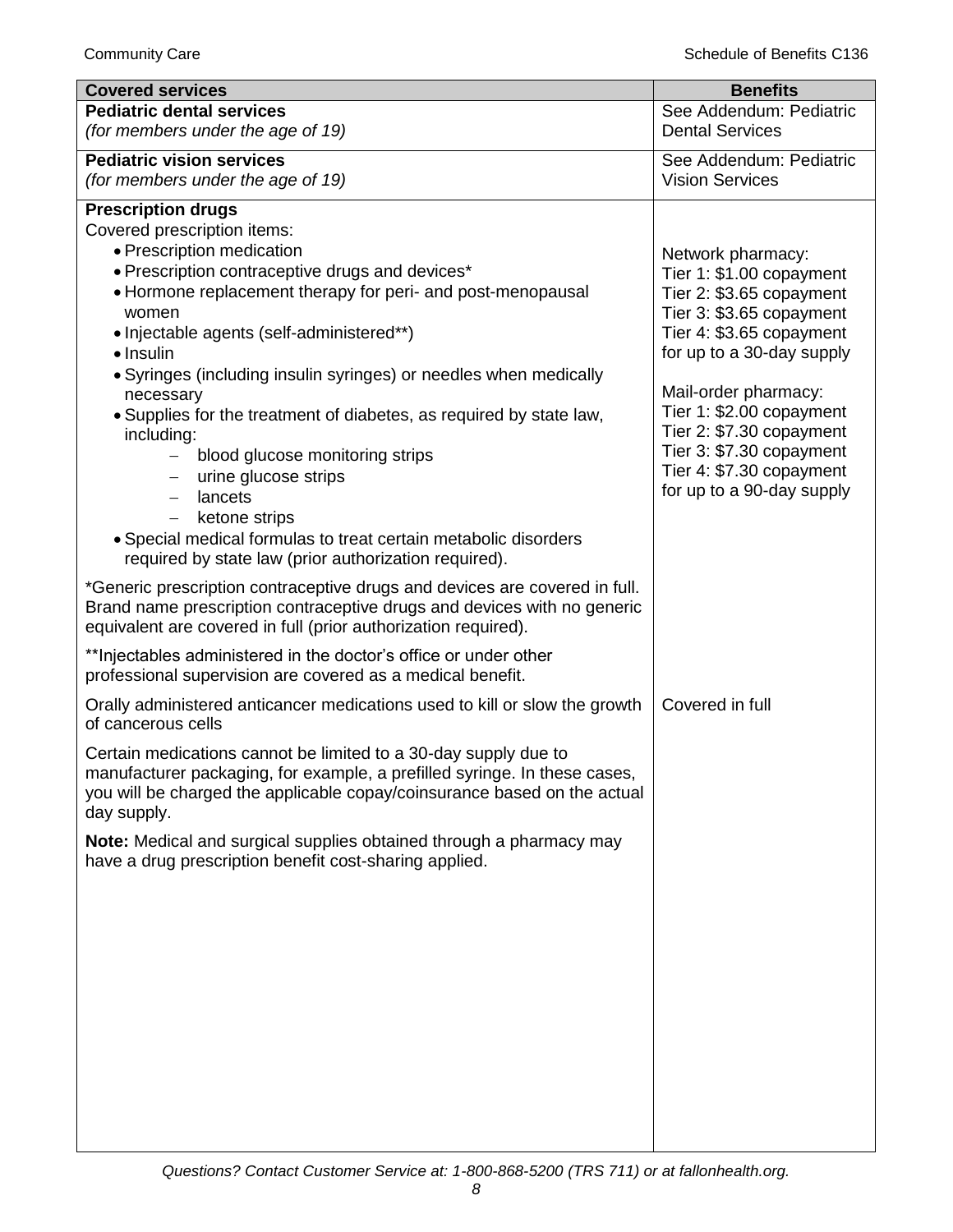| <b>Covered services</b>                                                                                                                                                                                                                                                                                                                                                                                                                                                                        | <b>Benefits</b> |
|------------------------------------------------------------------------------------------------------------------------------------------------------------------------------------------------------------------------------------------------------------------------------------------------------------------------------------------------------------------------------------------------------------------------------------------------------------------------------------------------|-----------------|
| <b>Preventive care</b><br>Routine physical exams for the prevention and detection of disease                                                                                                                                                                                                                                                                                                                                                                                                   | Covered in full |
| 1.<br>Immunizations that are included on the formulary, that are for covered<br>2.<br>medical benefits and that are ordered, supplied and administered by a<br>plan physician. If administered by a plan specialist, you will generally<br>need to obtain a referral to see the specialist.                                                                                                                                                                                                    | Covered in full |
| 3. A baseline mammogram for women age 35 to 40, and a yearly<br>mammogram for women age 40 and older                                                                                                                                                                                                                                                                                                                                                                                           | Covered in full |
| 4. Routine gynecological care services, including an annual Pap smear<br>(cytological screening) and pelvic exam                                                                                                                                                                                                                                                                                                                                                                               | Covered in full |
| Routine eye exams, once in each 12-month period<br>5.                                                                                                                                                                                                                                                                                                                                                                                                                                          | Covered in full |
| Hearing and vision screening<br>6.                                                                                                                                                                                                                                                                                                                                                                                                                                                             | Covered in full |
| Well-child care and pediatric services, at least six times during the<br>7.<br>child's first year after birth, at least three times during the next year,<br>then at least annually until the child's sixth birthday. This includes the<br>following services, as recommended by the physician and in<br>accordance with state law:<br>• physical examination<br>• history<br>• measurements<br>• sensory screening<br>• neuropsychiatric evaluation<br>• development screening and assessment | Covered in full |
| Pediatric services including:<br>8.<br>• appropriate immunizations<br>• hereditary and metabolic screening at birth<br>• newborn hearing screening test performed before the newborn<br>infant is discharged from the hospital or birthing center<br>• tuberculin tests, hematocrit, hemoglobin, and other appropriate<br>blood tests and urinalysis<br>• lead screening                                                                                                                       | Covered in full |
| 9. Female consultations, examinations, procedures, contraceptive<br>devices, and medical services related to the use of all contraceptive<br>methods*                                                                                                                                                                                                                                                                                                                                          | Covered in full |
| 10. Tobacco counseling sessions with your primary physician or other<br>provider designed to create a plan to stop smoking.                                                                                                                                                                                                                                                                                                                                                                    | Covered in full |
| * Prescription contraceptive devices are covered under the prescription<br>drug benefit.                                                                                                                                                                                                                                                                                                                                                                                                       |                 |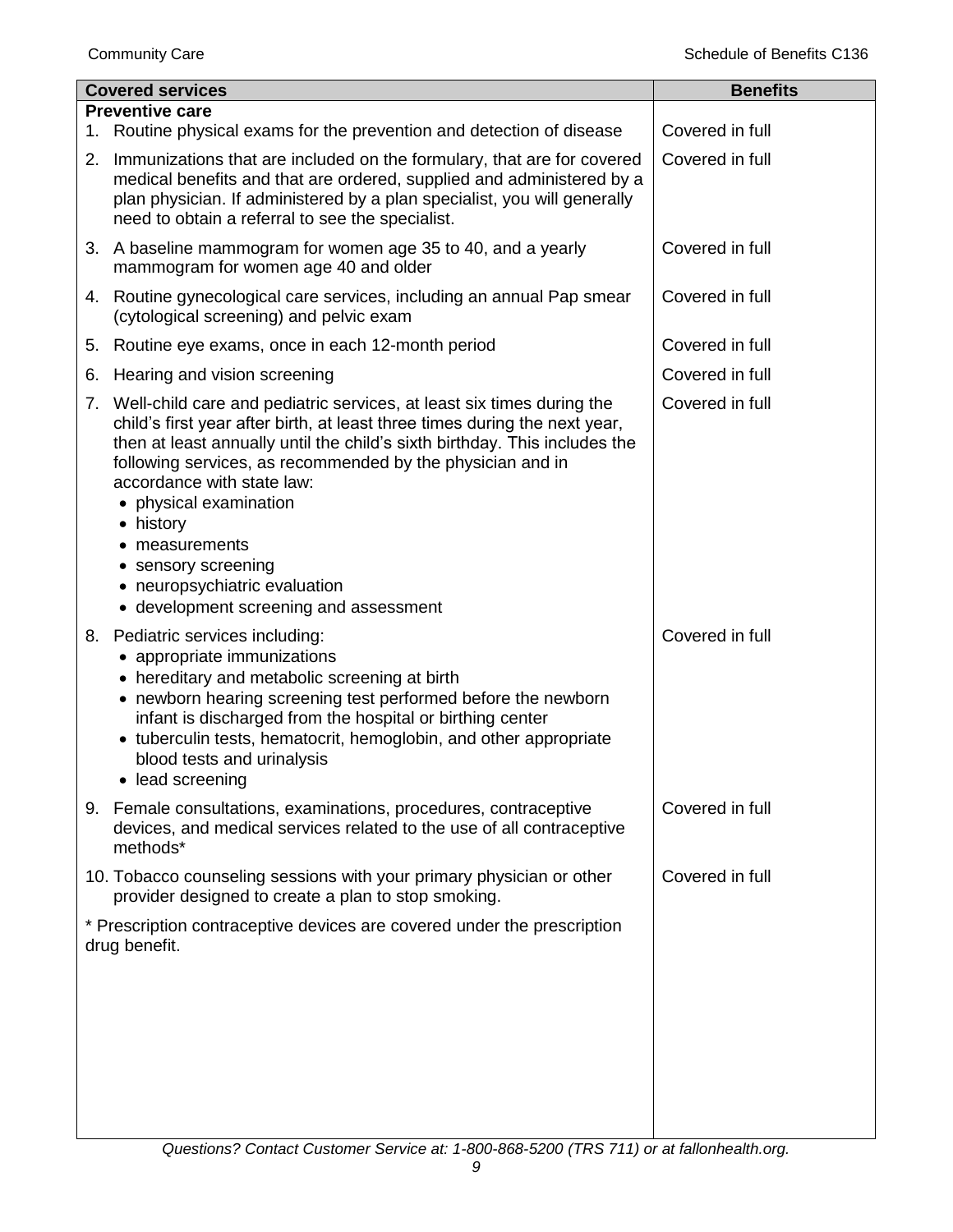| <b>Covered services</b>                                                                                                                                                                                                                                                                                                                                                                                                                            | <b>Benefits</b> |
|----------------------------------------------------------------------------------------------------------------------------------------------------------------------------------------------------------------------------------------------------------------------------------------------------------------------------------------------------------------------------------------------------------------------------------------------------|-----------------|
| <b>Reconstructive surgery</b><br>Referral and prior authorization required (unless provided by a Reliant<br>Medical Group specialist and you have a Reliant Medical Group PCP)<br>1. Inpatient hospital services including room and board in a semiprivate<br>room and the services and supplies that would ordinarily be furnished<br>to you while you are inpatient, including Massachusetts mandated<br>services for cleft lip and cleft palate | Covered in full |
| <b>Rehabilitation and habilitation services</b><br>Referral required<br>1. Physical and occupational therapy services are covered for up to 60<br>visits combined per benefit period when medically necessary with a<br>PCP referral. After 60 combined physical and occupational therapy<br>visits, prior authorization based on medical necessity is required for<br>additional visits.                                                          | Covered in full |
| 2. Medically necessary services for the diagnosis and treatment of<br>speech, hearing and language disorders when services are provided<br>by a plan provider who is a speech-language pathologist or<br>audiologist; and at a plan facility or a plan provider's office with a PCP<br>referral. After 30 speech therapy visits, prior authorization based on<br>medical necessity is required for additional visits.                              | Covered in full |
| 3. Cardiac rehabilitation services to treat cardiovascular disease in<br>accordance with state law and Department of Public Health<br>regulations                                                                                                                                                                                                                                                                                                  | Covered in full |
| 4. Medically necessary early intervention services delivered by a<br>certified early intervention specialist, according to operational<br>standards developed by the Department of Public Health, for children<br>from birth to their third birthday.                                                                                                                                                                                              | Covered in full |
| 5. Pulmonary rehabilitation services for chronic obstructive pulmonary<br>disease (COPD) are covered for up to two one-hour sessions per day,<br>for up to 36 lifetime sessions.                                                                                                                                                                                                                                                                   | Covered in full |
| <b>Skilled nursing facility services</b><br>Referral and prior authorization required<br>1. Inpatient hospital services, for up to 100 days in each benefit period<br>provided criteria is met, including room and board in a semiprivate<br>room and the services and supplies that would ordinarily be furnished<br>to you while you are an inpatient                                                                                            | Covered in full |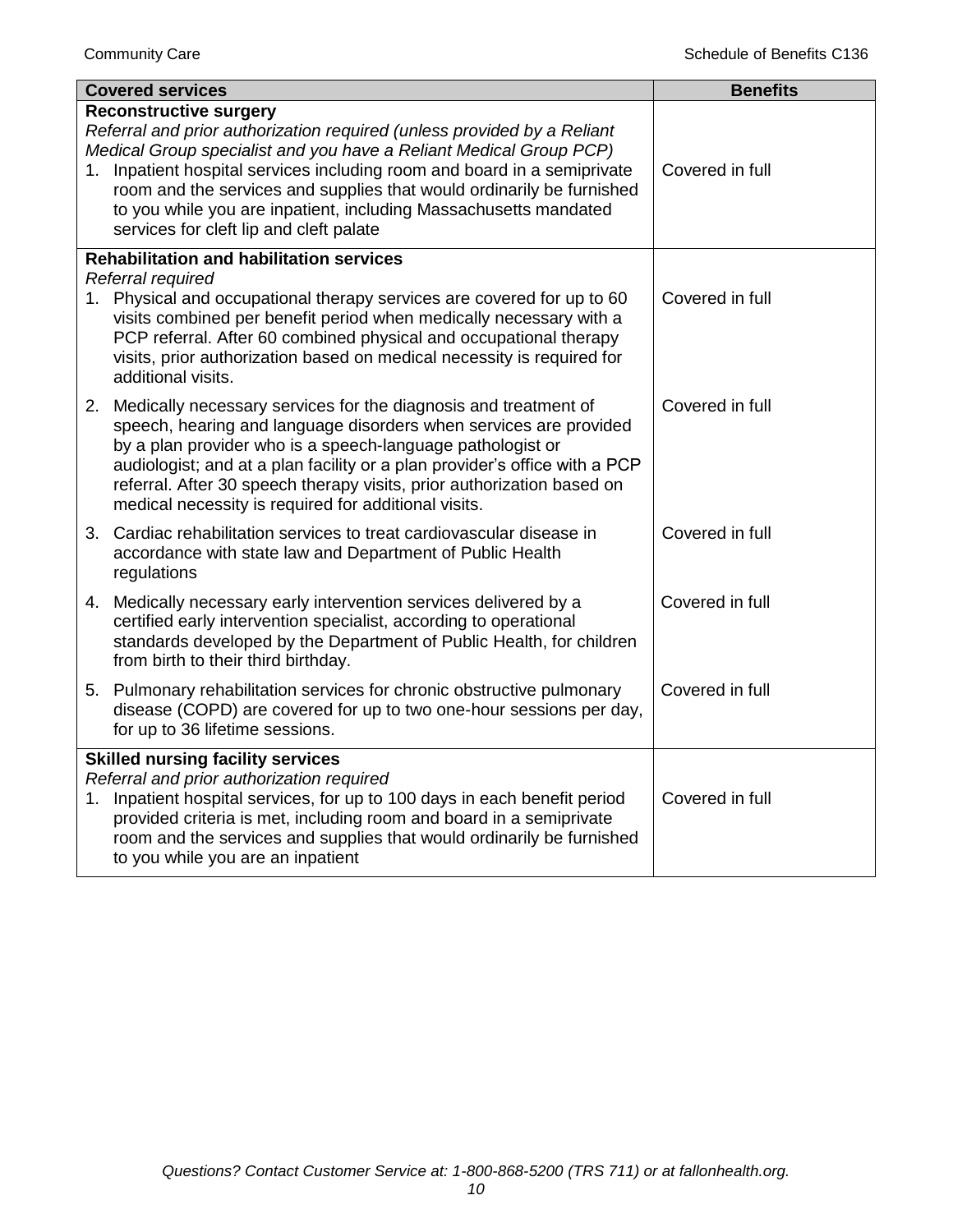# **Addendum Pediatric Dental Services**

This addendum is part of your *Member Handbook/Evidence of Coverage*.

This addendum provides you with the cost-sharing that you are responsible for when you get covered pediatric dental care from a plan dentist for members under the age of 19. For a list of plan dentists, go to fallonhealth.org or call Customer Service at 1-800-868-5200 (TRS 711).

### **Preventive and Diagnostic Services**

|                                                                                                                                  | <b>Benefits</b> |
|----------------------------------------------------------------------------------------------------------------------------------|-----------------|
| <b>Preventive and Diagnostic Services</b>                                                                                        |                 |
| Comprehensive Evaluation (once per lifetime per provider or location)<br>$\bullet$                                               |                 |
| Periodic Oral Exams (two per benefit period)<br>٠                                                                                |                 |
| Limited oral evaluation (two per benefit period)<br>٠                                                                            |                 |
| Full mouth x-rays (once every 36 months per provider or location)                                                                |                 |
| Panoramic x-rays (once every 36 months per provider or location)                                                                 |                 |
| Bitewing x-rays (two per benefit period)                                                                                         | Covered in full |
| Single tooth x-rays (one per visit)                                                                                              |                 |
| Teeth cleaning, including minor scaling procedures (two per benefit period)                                                      |                 |
| Fluoride Treatments (one per day per provider or location)                                                                       |                 |
| Space maintainers                                                                                                                |                 |
| Sealants (Please note: Sealants are not covered on previously restored<br>teeth) (Once every 36 months per provider or location) |                 |

# **Basic Covered Services**

|                                                                           | <b>Benefits</b> |
|---------------------------------------------------------------------------|-----------------|
| <b>Basic Covered Services</b>                                             |                 |
| Amalgam restorations (once per benefit period per tooth)                  |                 |
| Composite resin restorations (once per benefit period per tooth)          |                 |
| Recement crowns/onlays                                                    |                 |
| Rebase or reline dentures (once every 24 months)                          |                 |
| Root canals on permanent teeth (once per lifetime per tooth)              |                 |
| Prefabricated stainless steel crowns (once per lifetime per tooth)        |                 |
| Periodontal scaling and root planning (once every 36 months)              | 25% coinsurance |
| Simple extractions (once per lifetime per tooth, erupted or exposed root) |                 |
| Surgical extractions (once per lifetime per tooth)                        |                 |
| Vital pulpotomy                                                           |                 |
| Apeicocectomy                                                             |                 |
| Palliative care                                                           |                 |
| Anesthesia                                                                |                 |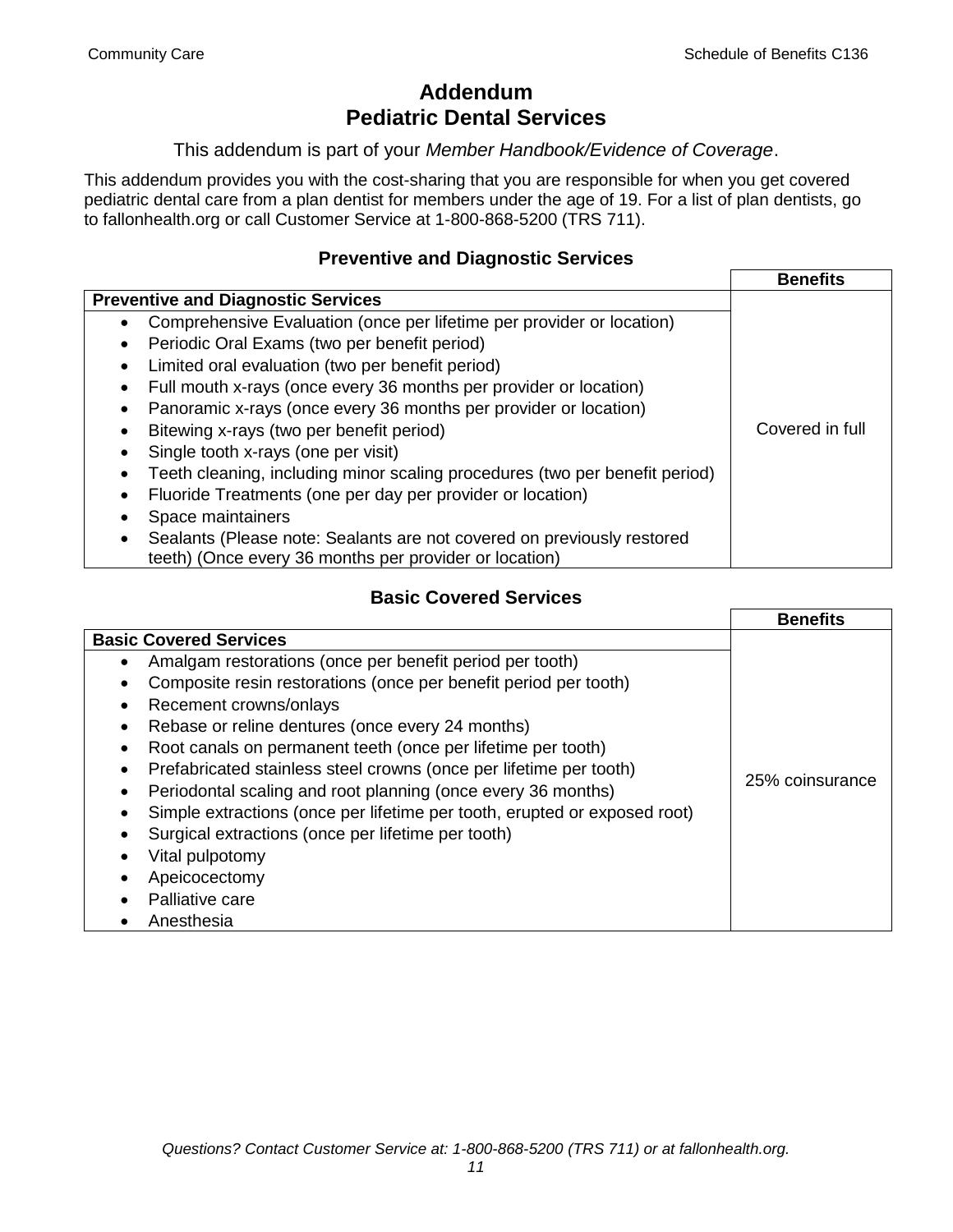# **Major Restorative Services**

|                                                                                                    | <b>Benefits</b> |
|----------------------------------------------------------------------------------------------------|-----------------|
| <b>Major Restorative Services</b>                                                                  |                 |
| Crown, resin (once every 60 months per tooth)<br>$\bullet$                                         |                 |
| Porcelain/ceramic crowns (once every 60 months per tooth)<br>$\bullet$                             | 50% coinsurance |
| Porcelain fused to metal/mobile/high noble crowns (once every 60 months<br>$\bullet$<br>per tooth) |                 |
| Partial and complete dentures (once every 84 months)<br>$\bullet$                                  |                 |

### **Orthodontia**

|                                                                                                                                                                                                                                                                        | <b>Benefits</b> |
|------------------------------------------------------------------------------------------------------------------------------------------------------------------------------------------------------------------------------------------------------------------------|-----------------|
| Orthodontia                                                                                                                                                                                                                                                            |                 |
| Coverage is provided for services under the following conditions: only when<br>medically necessary; patient must have severe and handicapping malocclusion as<br>defined by HLD index score of 28 and/or one or more auto qualifiers. Prior<br>authorization required. | 50% coinsurance |

# **Related exclusions**

1. Any service that is not listed in this addendum is not covered.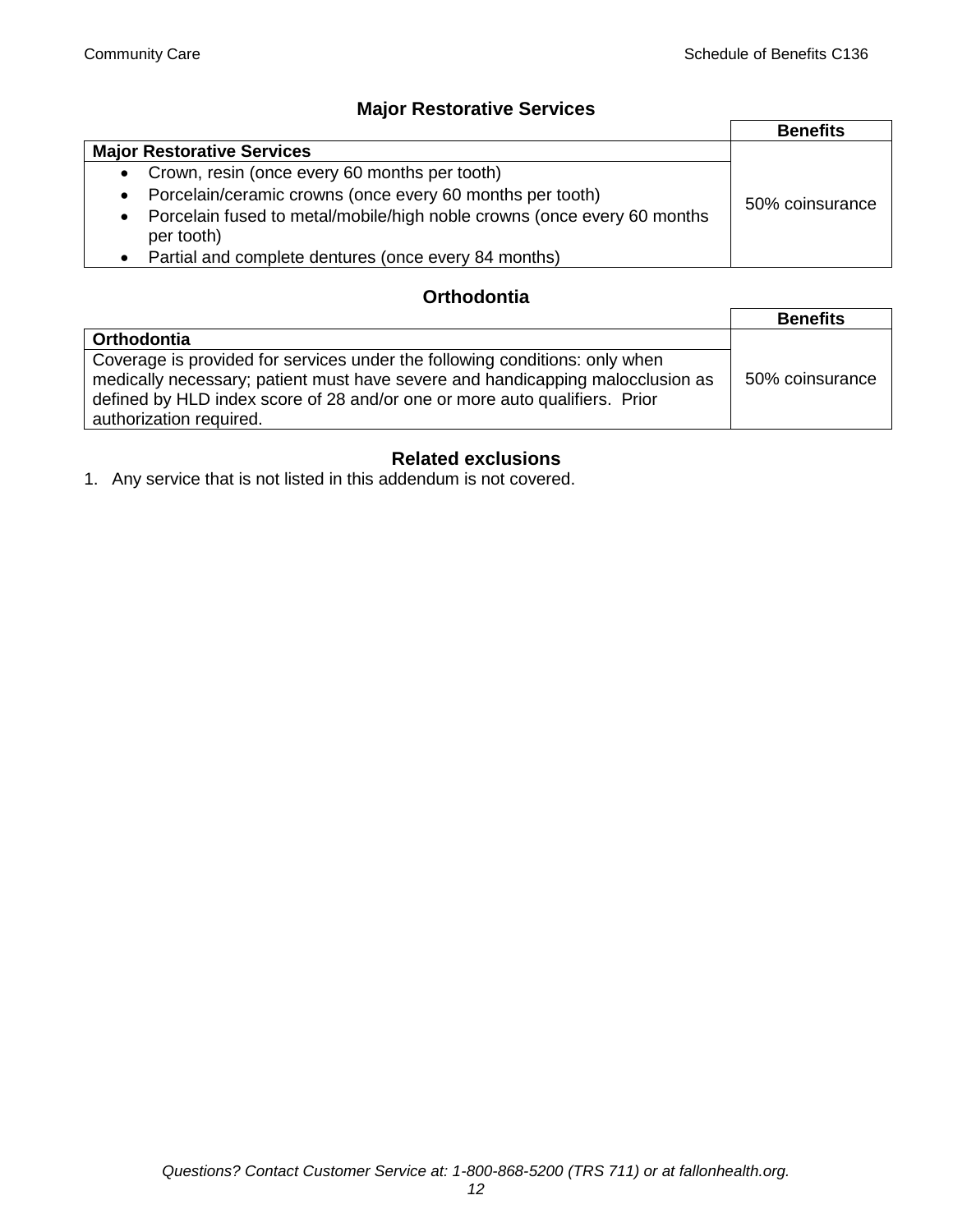# **Addendum Pediatric Vision Services**

This addendum is part of your *Member Handbook/Evidence of Coverage*.

This addendum provides you with the cost-sharing that you are responsible for when you get covered pediatric vision care from a plan vision provider for members under the age of 19. For more information about your eye and vision care benefits, including a list of plan vision providers, go to fallonhealth.org or call Customer Service at 1-800-868-5200 (TRS 711).

| Service                                                 | Member cost                         |
|---------------------------------------------------------|-------------------------------------|
| Eye exam                                                |                                     |
| Exam with dilation as necessary, once per calendar year | \$0                                 |
| <b>Frames</b>                                           |                                     |
| One designated set, once per calendar year              | \$0                                 |
| Lenses:                                                 |                                     |
| <b>Standard lenses</b>                                  |                                     |
| Single vision                                           | \$0                                 |
| <b>Bifocal</b>                                          | \$0                                 |
| Trifocal                                                | \$0                                 |
| Lenticular                                              | \$0                                 |
| Progressive lenses                                      |                                     |
| Standard                                                | \$0                                 |
| Premium                                                 | \$0 for first \$120 of retail cost, |
|                                                         | 80% of any additional retail cost.  |
| Lens options                                            |                                     |
| Choice of plastic or glass lenses                       | \$0                                 |
| UV treatment                                            | \$0                                 |
| Tint – includes fashion and gradient tinting, and       | \$0                                 |
| oversized and glass-grey #3 prescription sunglass       |                                     |
| lenses                                                  |                                     |
| Standard plastic scratch coating                        | \$0                                 |
| Standard polycarbonate (kids)                           | \$0                                 |
| Plastic photosensitive lenses                           | \$0                                 |
| Other options:                                          |                                     |
| Intermediate vision lenses                              | \$0                                 |
| Standard anti-reflective                                | \$45                                |
| Photochromic plastic                                    | 80% of retail cost                  |
| <b>Blended segment lenses</b>                           | 80% of retail cost                  |
| <b>Polarized lenses</b>                                 | 80% of retail cost                  |
| Premium anti-reflective costing                         | 80% of retail cost                  |
| Ultra anti-reflective coating                           | 80% of retail cost                  |
| Hi-Index lenses                                         | 80% of retail cost                  |
| Other add-ons                                           | 80% of retail cost                  |
| Additional complete pairs of eyewear                    | 60% of retail                       |
|                                                         |                                     |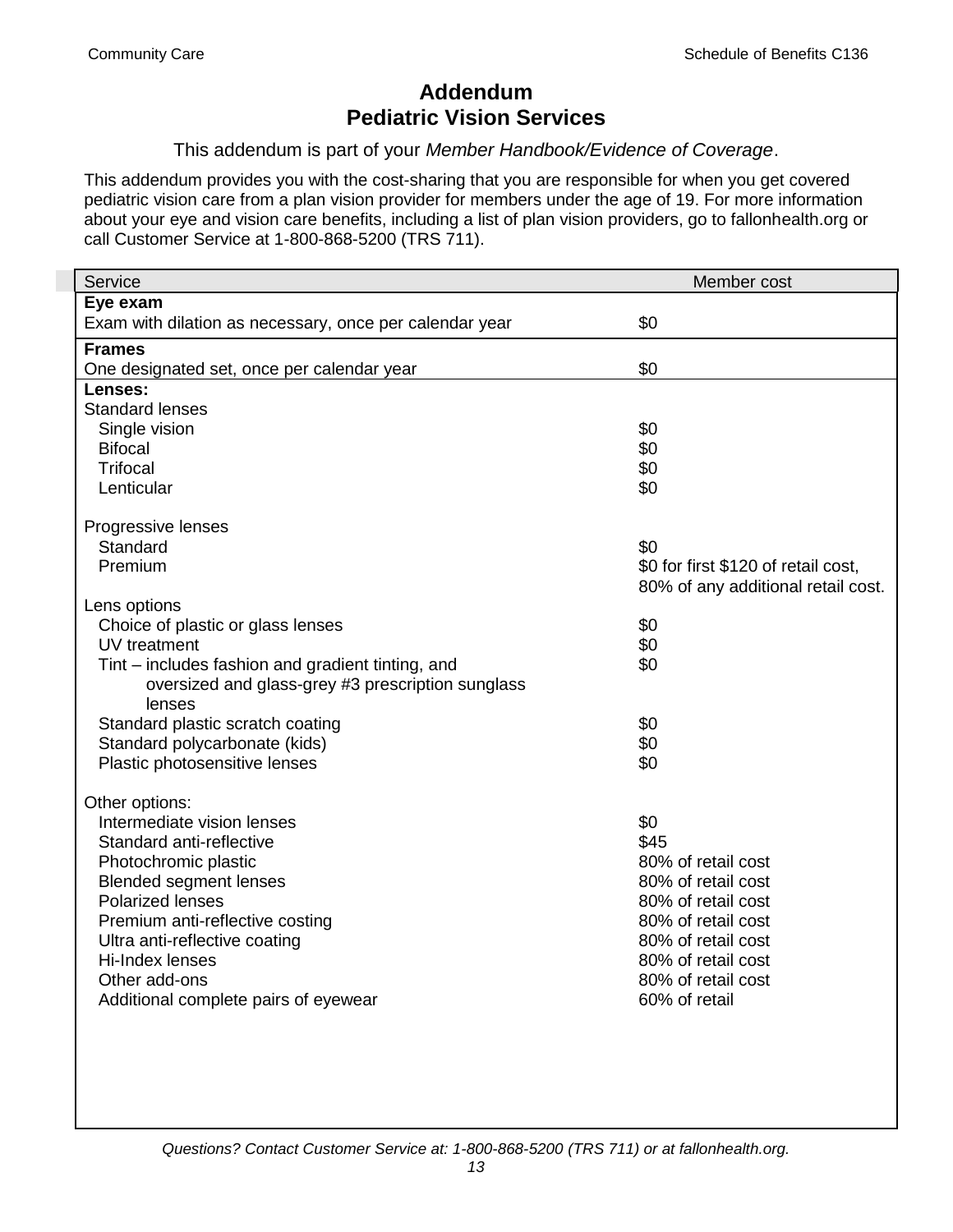| <b>Contact lenses</b>                                                                                                                                                                                                                                                                                                |                                     |
|----------------------------------------------------------------------------------------------------------------------------------------------------------------------------------------------------------------------------------------------------------------------------------------------------------------------|-------------------------------------|
| One pair of conventional contact lenses, in place of                                                                                                                                                                                                                                                                 | \$0 for first \$150 of retail cost, |
| eyeglass lenses                                                                                                                                                                                                                                                                                                      | 75% of any additional retail cost.  |
| In place of a pair of conventional contact lenses, the<br>member may elect either of the following options:<br>Up to a 6 month supply of monthly or two-week<br>single vision spherical or toric contact lenses<br>Up to a 3 month supply of daily disposable single<br>$\bullet$<br>vision spherical contact lenses | Up to \$55                          |
| Standard contact lens fit and follow-up                                                                                                                                                                                                                                                                              | 10% discount from retail price      |
| Premium contact lens fit and follow-up                                                                                                                                                                                                                                                                               | 85% of retail cost                  |
| Additional conventional contact lenses                                                                                                                                                                                                                                                                               |                                     |
|                                                                                                                                                                                                                                                                                                                      | \$0                                 |
| Medically necessary contact lenses, in place of other                                                                                                                                                                                                                                                                |                                     |
| eyewear                                                                                                                                                                                                                                                                                                              |                                     |
| Low vision services                                                                                                                                                                                                                                                                                                  | \$0                                 |
| •One comprehensive low vision evaluation, once                                                                                                                                                                                                                                                                       | \$0                                 |
| every five years, when medically necessary                                                                                                                                                                                                                                                                           |                                     |
| • Follow-up care, four visits in any five year period,<br>when medically necessary                                                                                                                                                                                                                                   | 25% of retail cost                  |
| • Low vision aids, such as high-power spectacles,                                                                                                                                                                                                                                                                    |                                     |
| magnifiers, and telescopes, once every 24                                                                                                                                                                                                                                                                            |                                     |
| months, when medically necessary                                                                                                                                                                                                                                                                                     |                                     |
| Additional discounts on vision items are available; see<br>a plan provider or contact the plan for details.                                                                                                                                                                                                          |                                     |

# **Related exclusions**

- 1. Orthoptic or vision training, subnormal vision aids and any associated supplemental testing; Aniseikonic lenses.
- 2. Medical and/or surgical treatment of the eye, eyes or supporting structures.
- 3. Any eye or vision examination, or any corrective eyewear required by a policyholder as a condition of employment; Safety eyewear.
- 4. Services provided as a result of any Workers' Compensation law, or similar legislation, or required by any governmental agency or program whether federal, state or subdivisions thereof.
- 5. Non-prescription lenses and/or contact lenses.
- 6. Non-prescription sunglasses.
- 7. Two pair of glasses in lieu of bifocals.
- 8. Services rendered after the date an insured person ceases to be covered under the policy, except when vision materials ordered before coverage ended are delivered, and the services rendered to the insured person are within 31 days from the date of such order.
- 9. Services or materials provided by any other group benefit plan providing vision care.
- 10. Lost or broken lenses, frames, glasses, or contact lenses will not be replaced except in the next benefit period when vision materials would become available.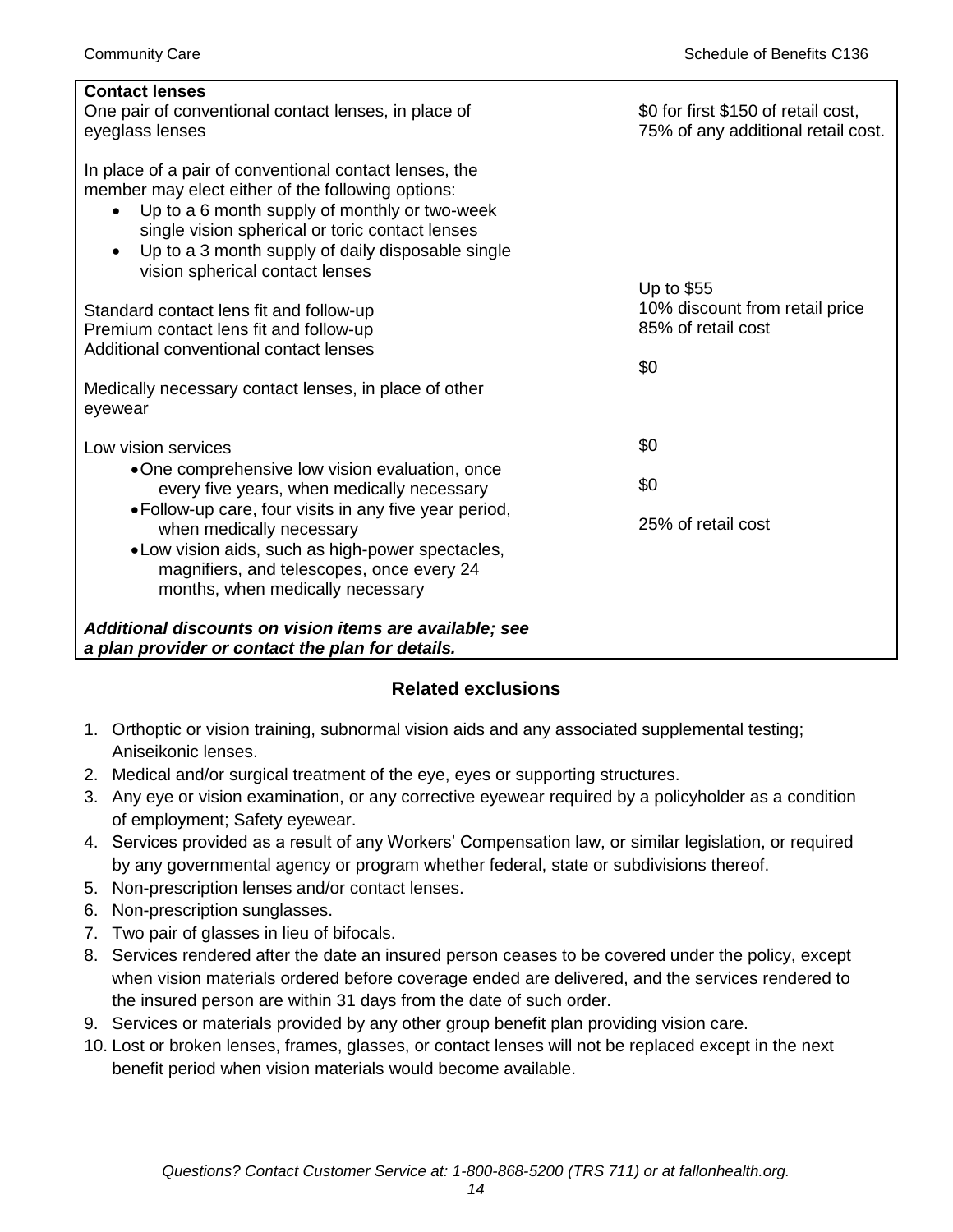# Notice of nondiscrimination

Fallon Health complies with applicable Federal civil rights laws and does not discriminate on the basis of race, color, national origin, age, disability or sex. Fallon does not exclude people or treat them differently because of race, color, national origin, age, disability or sex.

Fallon Health:

- Provides free aids and services to people with disabilities to communicate effectively with us, such as:
	- o Qualified sign language interpreters
	- $\circ$  Written information in other formats (large print, audio, accessible electronic formats, other formats)
- Provides free language services to people whose primary language is not English, such as:
	- o Qualified interpreters
	- o Information written in other languages

If you need these services, contact Customer Service at the phone number on the back of your member ID card, or by email at cs@fallonhealth.org.

If you believe that Fallon Health has failed to provide these services or discriminated in another way on the basis of race, color, national origin, age, disability or sex, you can file a grievance with:

Compliance Director Fallon Health 10 Chestnut St. Worcester, MA 01608

Phone: 1-508-368-9988 (TRS 711) Email: compliance@fallonhealth.org

You can file a grievance in person or by mail, fax or email. If you need help filing a grievance, the Compliance Director is available to help you.

You can also file a civil rights complaint with the U.S. Department of Health and Human Services, Office for Civil Rights, electronically through the Office for Civil Rights Complaint Portal, available at https://ocrportal.hhs.gov/ocr/portal/lobby.jsf, or by mail or phone at:

U.S. Department of Health and Human Services 200 Independence Avenue SW., Room 509F, HHH Building Washington, D.C., 20201

Phone: 1-800-368-1019 (TDD: 1-800-537-7697)

Complaint forms are available at http://www.hhs.gov/ocr/office/file/index.html.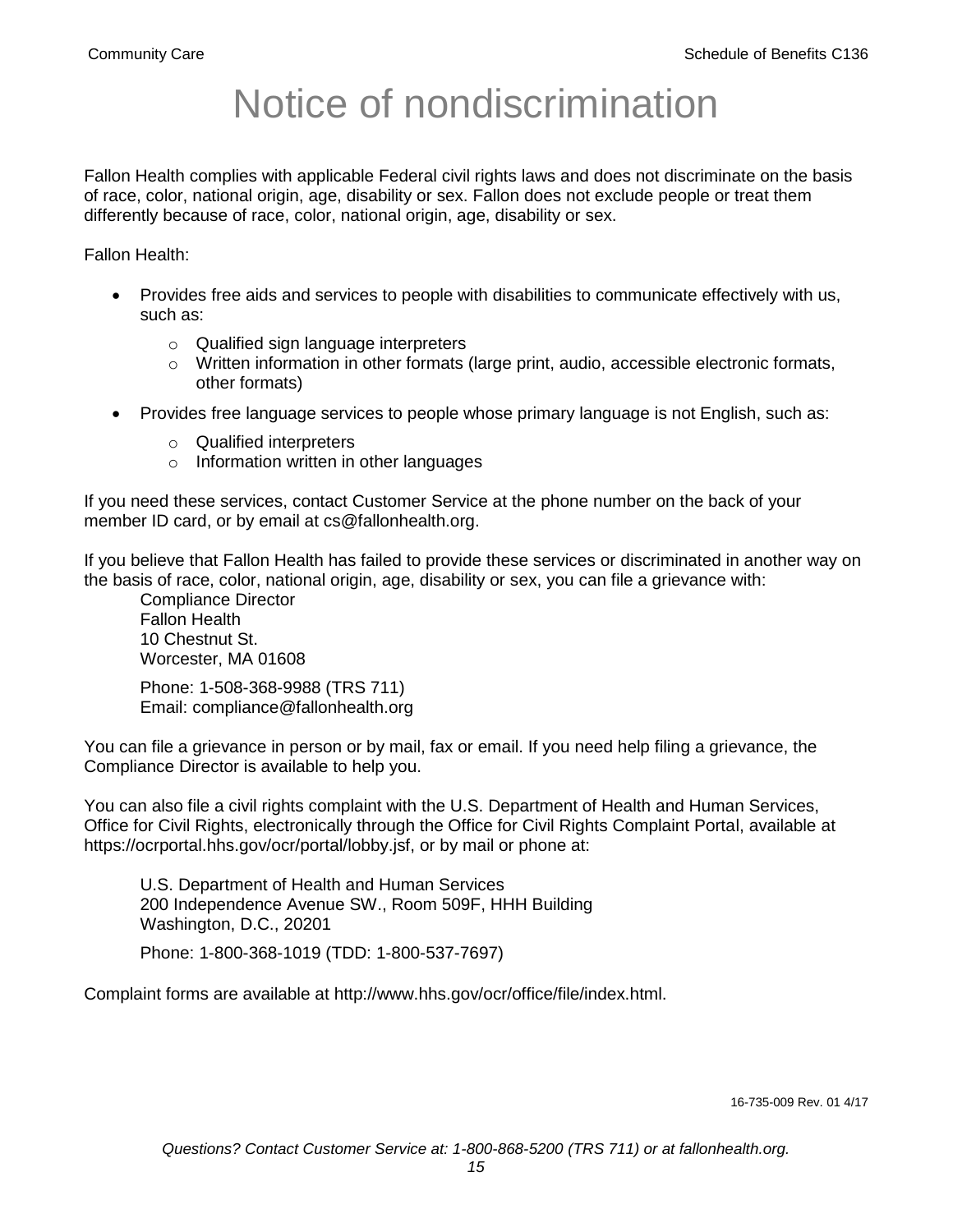# Important!

If you, or someone you're helping, has questions about Fallon Health, you have the right to get help and information in your language at no cost. To talk to an interpreter, call 1-800-868-5200.

#### **Spanish:**

Si usted, o alguien a quien usted está ayudando, tiene preguntas acerca de Fallon Health, tiene derecho a obtener ayuda e información en su idioma sin costo alguno. Para hablar con un intérprete, llame al 1-800-868-5200.

#### **Portuguese:**

Se você, ou alguém a quem você está ajudando, tem perguntas sobre o Fallon Health, você tem o direito de obter ajuda e informação em seu idioma e sem custos. Para falar com um intérprete, ligue para 1-800-868-5200.

#### **Chinese:**

如果您,或是您正在協助的對象,有關於[插入項目的名稱 Fallon Health 方面的問題,您有權利免費以您的母語得到幫助和訊息。洽詢一位翻譯員,請撥電話 [在此插入數字 1- 800-868-5200.

#### **Haitian Creole:**

Si oumenm oswa yon moun w ap ede gen kesyon konsènan Fallon Health, se dwa w pou resevwa asistans ak enfòmasyon nan lang ou pale a, san ou pa gen pou peye pou sa. Pou pale avèk yon entèprèt, rele nan 1-800-868-5200.

#### **Vietnamese:**

Nếu quý vị, hay người mà quý vị đang giúp đỡ, có câu hỏi về Fallon Health, quý vị sẽ có quyền được giúp và có thêm thông tin bằng ngôn ngữ của mình miễn phí. Để nói chuyện với một thông dịch viên, xin gọi 1-800-868-5200.

#### **Russian:**

Если у вас или лица, которому вы помогаете, имеются вопросы по поводу Fallon Health, то вы имеете право на бесплатное получение помощи и информации на вашем языке. Для разговора с переводчиком позвоните по телефону 1-800-868-5200.

#### **Arabic:**

إن كان لديك أو لدى شخص تساعده أسئلة بخصوص Health Fallon، فلديك الحق في الحصول على المساعدة والمعلومات الضرورية بلغتك من دون اية تكلفة .للتحدث مع مترجم اتصل ب .1-800-868-5200

# **Khmer/Cambodian:**

ប្រសិនបរើអ្នក ឬនរណាម្ននក់ដែលអ្នកកំពុងដែដួយ ម្ននសំណួរអ្៎ពី Fallon Health បេ, អ្នកម្ននសិេធិេេ្លលជំនួយនិងព័ែ៌ម្នន បៅកនុងភាសា ររស់អ្នក រោយម្ិនអ្ស់រ្ំ ក់ ។ ដររំម្ រនី ិយាយជាម្ួយអ្នក កែប្រ សូ ម្ 1-800-868-5200 ។